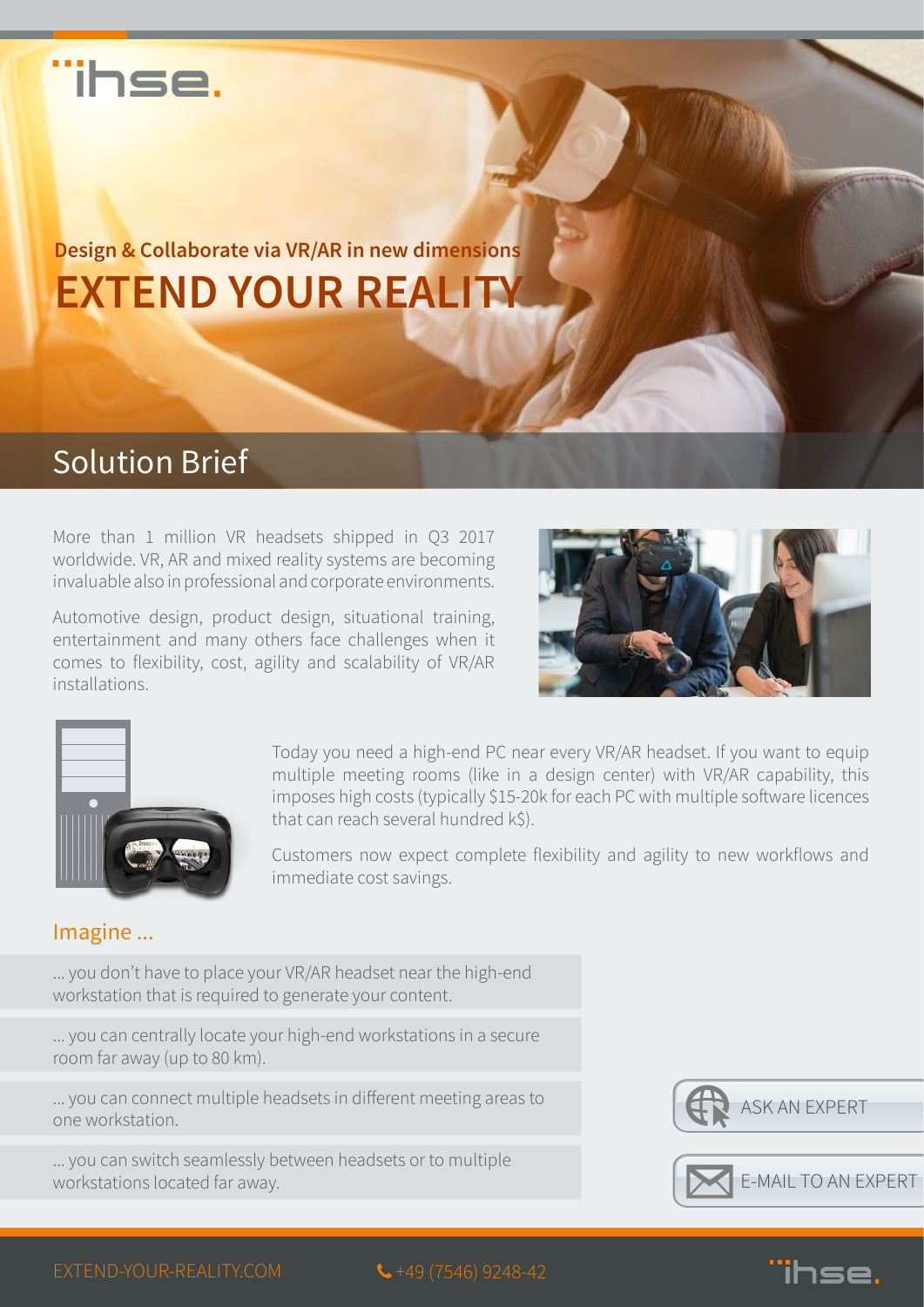



#### **Automotive Design Centers & Product Design**

Designers are completely free in visualizing, testing, and developing products of any size. By entering a virtual representation of their work, they will really begin to feel and understand it. This allows a completely new dimension of content sharing and smooth collaboration between designers.

#### **Venues & Entertainment**

VR/AR installations allow museums, theaters and theme parks to amaze visitors and let them dive into virtual worlds. Exciting content is delivered to several points in the facility from PCs located in a secure, centrally managed environment.





#### **Situational Training**

VR/AR multisensory systems enable support crews and maintenance engineers to train in situations that are too dangerous or not possible to replicate in real-life. Centrallylocated PCs generate and transmit VR/AR signals in realtime to provide a smooth and realistic environment.

Our customers using this solution in design centers have experienced a much more agile way of working and developing products. Visualization, testing and prototyping are becoming a lot easier.

Content can also be played-out from your VR PC to high-end LED walls in any resolution (e.g. 5K3K, 8K4K, etc.) and in any location.

We transmit and switch VR/AR signals with no perceptible delay in less than 5 milliseconds. This is essential to avoid motion sickness.

The compact solution provides mobility to VR/AR installations, while saving space and costs. It provides a central management, ensuring highest security and time-saving.





 $\leftarrow$  +49 (7546) 9248-42

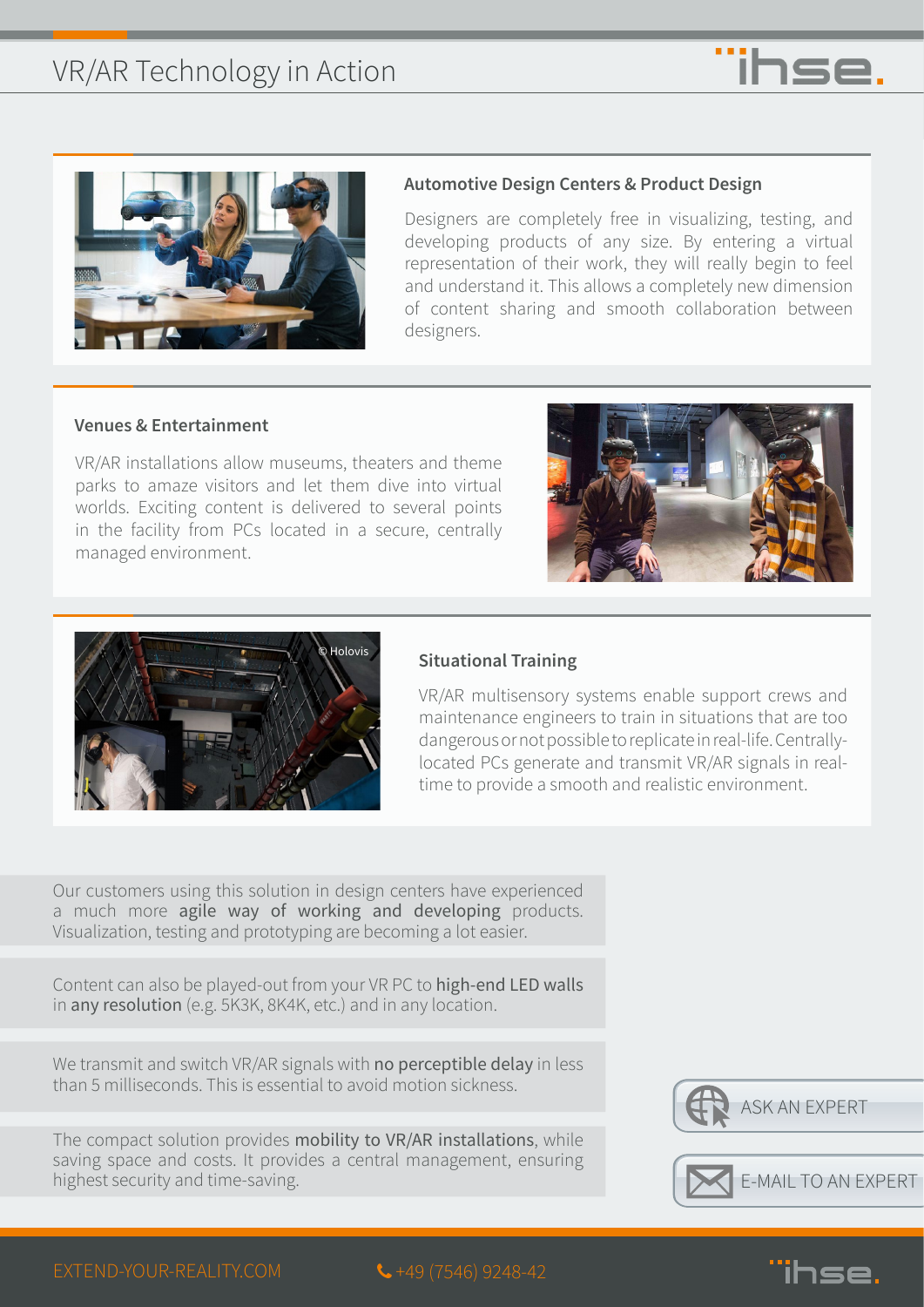## Sharing centralized high end resources



**Traditional VR/AR setup**

**DESIGN OFFICES** 

# **LOCAL PC** LOCAL PC LOCAL PC **LOCAL PC**  $\frac{1}{2}$



#### **MEETING AREAS**



#### **Setup with centrally located high-end workstations, connected via IHSE solution** Deliver content flexible and agile to point of interests in any resolution

#### **DESIGN OFFICES**

#### **CENTRALIZED PCs**

#### **MEETING AREAS**



 $\leftarrow$  +49 (7546) 9248-42